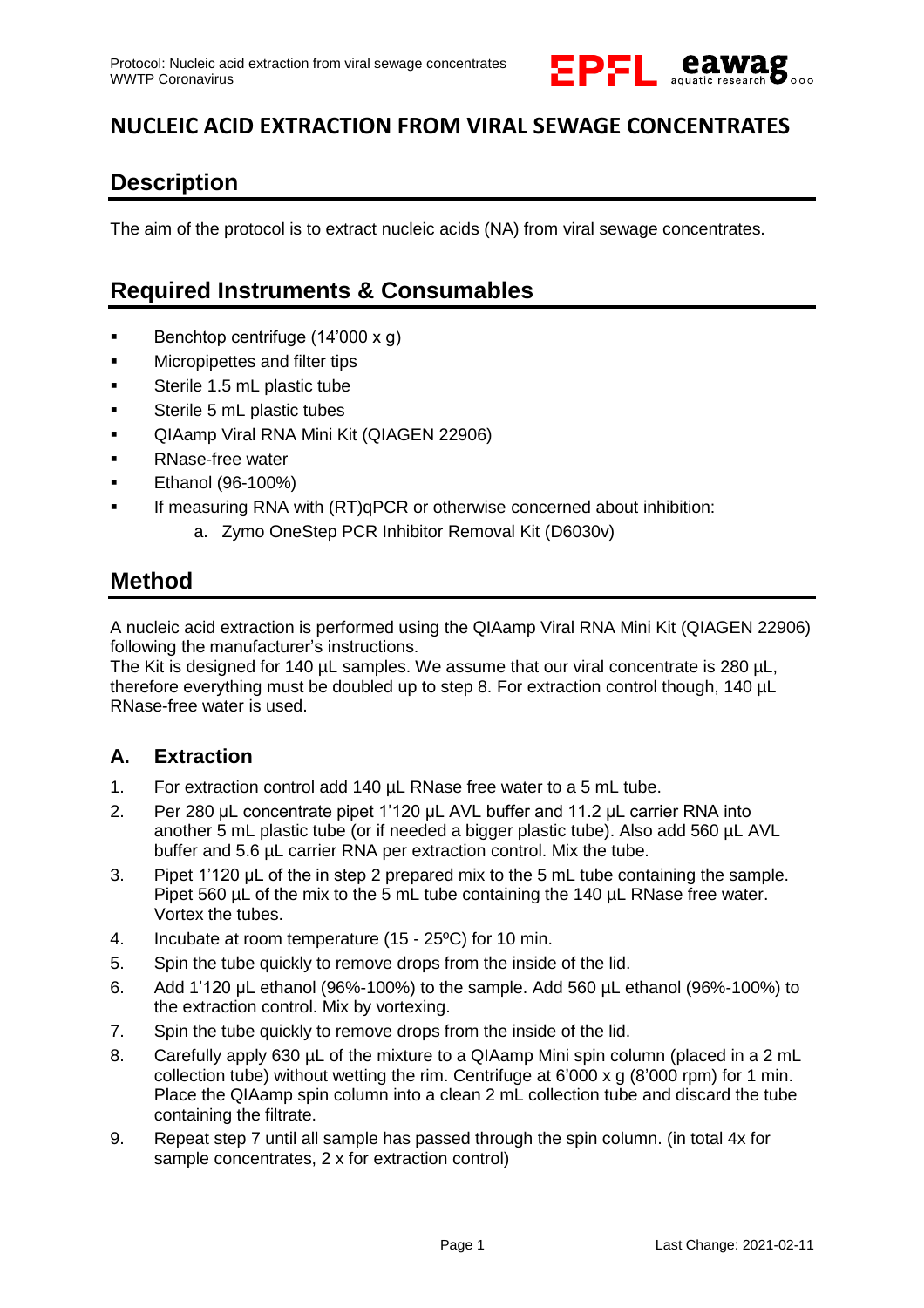

#### *From now on sample concentrates and extraction control are treated equally.*

- 10. Add 500 µl of buffer AW1. Centrifuge at 6'000 x g (8'000 rpm) for 1 min. Keep the spin column and discard the collection tube containing the filtrate. Place the spin column into a new collection tube.
- 11. Add 500 µL of buffer AW2. Centrifuge at 20'000 x g (14'000 rpm) for 3 min. Keep the spin column and discard the collection tube containing the filtrate. Place the spin column into a new collection tube.
- 12. Centrifuge again at 20'000 x g (14'000 rpm) for 1 min.
- 13. Place the spin column into a clean 1.5 mL plastic tube.
- 14. Open the column and add 40 µl of AVE into the middle of the column**.** Incubate the spin Column for 2 min at room temperature and centrifuge then at  $6'000 \times g$  (8'000 rpm) for 1 min.
- 15. Repeat step 13 still using the same plastic tube.
- 16. Discard the spin column.
- 17. If quantifying RNA using (RT)qPCR, then purify the RNA using the Zymo spin column:
	- a. Precondition the Zymo spin column by adding 600 µl of Prep-solution and centrifuging at 8'000 x g for 3 min.
	- b. Discard the collection tube and place the Zymo spin column into a clean 1.5 ml Eppendorf tube.
	- c. Pipet the extracted nucleic acids into the Zymo column and spin it at 16'000 x g for 3 min.
- 18. The sample is stored on ice at  $4^{\circ}$  C if RNA will be quantified immediately using droplet digital PCR (ddPCR) or (RT)qPCR. Otherwise, the elute is stored at -80° C for future molecular analysis. For long-term storage at  $-80^{\circ}$ C, sample should be aliquoted to appropriate volumes to minimize freeze-thaw.
	- a. Prepare the following aliquots:

20 µL (sequencing) 15 µL (ddPCR, 3x diluted) 3 µL (qPCR, 10x diluted)